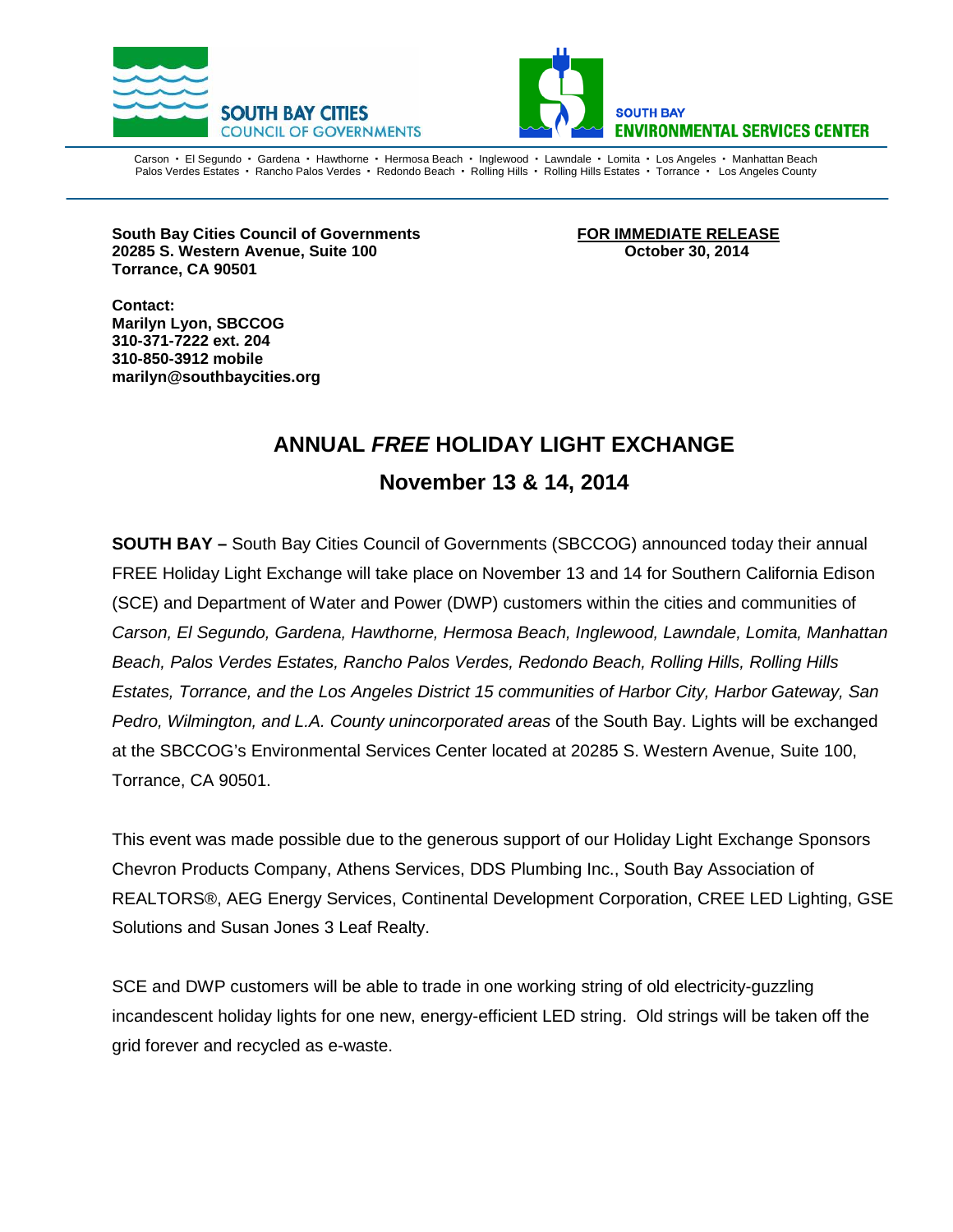



Carson • El Segundo • Gardena • Hawthorne • Hermosa Beach • Inglewood • Lawndale • Lomita • Los Angeles • Manhattan Beach Palos Verdes Estates · Rancho Palos Verdes · Redondo Beach · Rolling Hills · Rolling Hills Estates · Torrance · Los Angeles County

*"For the last several years the SBCCOG, through their Environmental Services Center, has been helping South Bay residents to reduce their holiday utility bills and provide a safer source of holiday lighting through the Holiday Light Exchange. In fact, if all decorative light strings sold in America this year were Energy Star qualified, such as the ones we will be exchanging, we would save over 700 million kWh of electricity per year and reduce greenhouse gas emissions equivalent to the emissions from about 100,000 cars,"* stated Jim Goodhart, SBCCOG Board Chair and Councilmember from Palos Verdes Estates.

- **Where: South Bay Environmental Services Center 20285 S. Western Avenue, Suite 100, Torrance, CA 90501 Free parking**
- **When: November 13 & 14, 9am – 5pm while supplies last. Quantities are limited.**
- **Limit: One string per SCE or DWP household within the boundaries of the SBCCOG (Please bring utility bill or driver's license). For more information call (310)371-7222.**

These Energy Star qualified lights can last up to 10 times longer than traditional incandescent strands, are cool to the touch, reduce the risk of fire, be used both indoors and outdoors, and come in a variety of colors, shapes, and lengths. The exceptional qualities of LED lights make the Holiday Light Exchange a unique opportunity for residents to learn about their benefits including the light strands' durability and efficiency, while improving the environment.

The amount of electricity consumed by just one 7-watt incandescent bulb could power 140 LEDs – enough to light two 24-foot (7.3)-meter) strings.

## **SBCCOG**

The South Bay Cities Council of Governments (SBCCOG) is a joint powers authority of 16 cities and the County of Los Angeles that share the goal of maximizing the quality of life and productivity throughout the South Bay and surrounding communities. Members are [Carson](http://ci.carson.ca.us/)**,** [El Segundo](http://www.elsegundo.org/)**,** [Gardena](http://www.ci.gardena.ca.us/)**,** [Hawthorne](http://www.cityofhawthorne.com/)**,** [Hermosa Beach](http://www.hermosabch.org/)**,** [Inglewood](http://www.cityofinglewood.org/default.asp)**,** [Lawndale](http://www.lawndalecity.org/)**,** [Lomita](http://www.lomita.com/cityhall/)**,**  [Manhattan](http://www.ci.manhattan-beach.ca.us/) Beach**,** [Palos Verdes Estates](http://palosverdes.com/pve/)**,** [Rancho Palos Verdes](http://www.palosverdes.com/rpv/)**,** [Redondo Beach](http://www.redondo.org/default.asp)**,** [Rolling Hills](http://www.palosverdes.com/rh/)**,** [Rolling Hills](http://www.ci.rolling-hills-estates.ca.us/) Estates**,** [Torrance](http://www.ci.torrance.ca.us/)**,**  and the Harbor City/San Pedro/Wilmington communities of the [City of Los Angeles](http://www.sanpedro.com/)**,** along with the